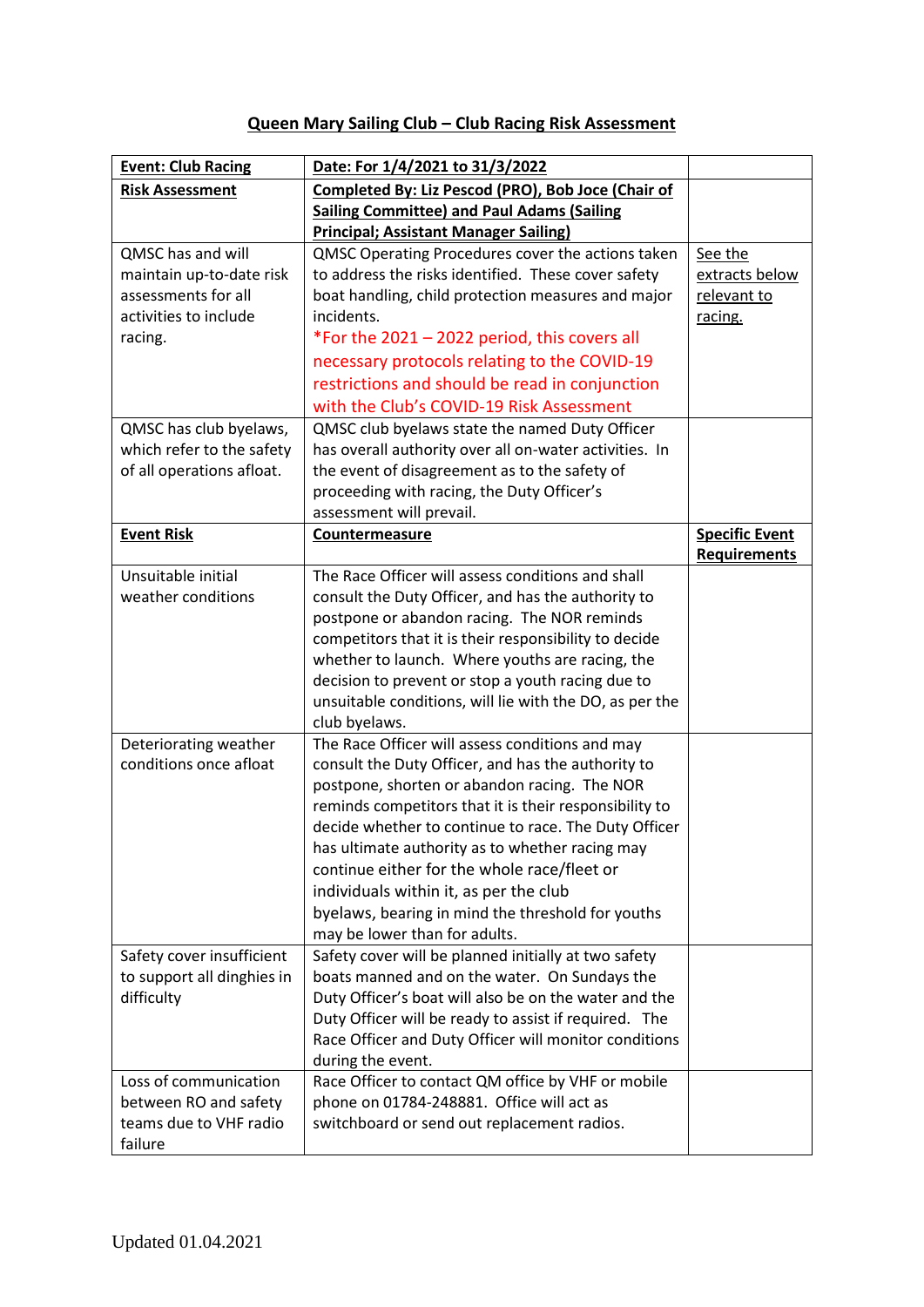| Competitors, safety     | Those staying afloat after racing fall under the      |  |
|-------------------------|-------------------------------------------------------|--|
| teams or Race Officials | provisions of the QMSC Safety Policy, a copy of       |  |
| unaccounted for         | which is available at the QM Office. A sweep of the   |  |
|                         | reservoir and shoreline will be conducted at end of   |  |
|                         | each day.                                             |  |
| Injury to Race Official | All Race Officials should be capable of operating a   |  |
|                         | VHF (covered within the QM Race Officer course) in    |  |
|                         | order to summon assistance for an injured             |  |
|                         | colleague.                                            |  |
| Injuries arising from   | Only those with a minimum of RYA PBL2 to drive a      |  |
| Powerboat usage         | PB at QM. A killcord must be worn on all PBs driven.  |  |
|                         | Clear communication given to all aboard, especially   |  |
|                         | when altering course/speed. When anyone forward       |  |
|                         | of the cabin of one of the Committee Boats (ie to lay |  |
|                         | an anchor), slow speed must be maintained until       |  |
|                         | everyone is back in the cabin. QM staff are always    |  |
|                         | available if assistance needed in manoeuvring,        |  |
|                         | mooring up, MOB situation etc.                        |  |
| Youth in Club Racing    | Signed parental consent will be collected at sign in, |  |
|                         | including an emergency contact number.                |  |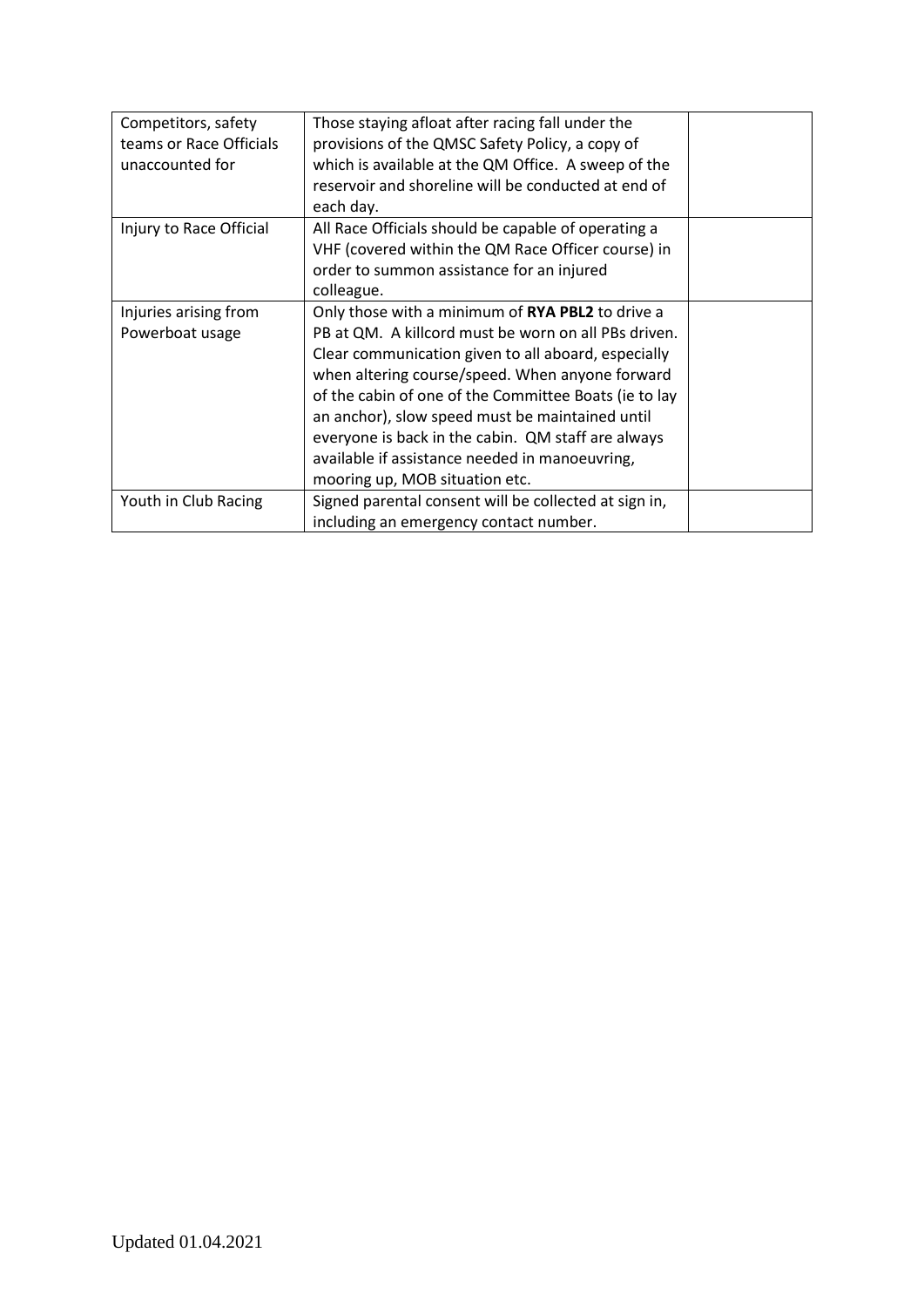# **Operating Procedures (Extract)**

# **ROLE OF THE DUTY OFFICER**

### **Definition**

The Duty Officer (DO) is often referred to as the person "IC" (in charge). This person is either the Assistant Manager Sailing (AMS) or a full time Senior Instructor (SI) or a suitable person nominated by them. The person in the role of the Duty Officer should be noted on the Daily Information Board in the foyer.

# **Authority**

The DO is in a role of senior responsibility at QM. The DO may prevent a person going afloat on QM or their own equipment at any time\*. People should be encouraged, however, to make their own decision whether to go afloat or not, based on recommendations and a fair and realistic assessment of their own experience and limitations, together with an understanding of the prevailing or expected weather conditions. The DO has the authority to:

1) remove anyone from the water (or a particular area of the water) for a valid reason (such as an infringement of safety, for the safety of the person or others) \*

2) request that a person leaves QM for a valid reason\*, and an entry in the 'Incidents, Accidents and Near Misses Book' must be completed in these cases.

(\*as per the Club Byelaws which state that the orders of the DO must be followed)

#### **ROLE OF THE SAFETY HELM & CREW**

#### **Definition**

For safety cover, the person who is in charge of a powerboat is defined as 'SAFETY HELM'. The second person aboard is defined as 'SAFETY CREW', regardless of who is driving at any particular time.

#### **Overview**

Safety Helms are typically experienced powerboat drivers (should be RYA Safety Boat qualified) who are in charge of the operation of a powerboat providing safety cover during Club Racing or Open Meetings (including Open Pursuit Races). Depending on the weather conditions and other considerations the Safety Helm may operate alone (less common) or with a Safety Crew (more common) as directed by the Duty Officer. Safety Crews may be a less-experienced powerboat driver but must have RYA Powerboat Level 2. Both must follow the directions of the DO and Race Officer in charge.

#### **General procedures**

Safety Helms must operate in a safe and responsible manner keeping a constant lookout and attending/observing any capsizes or signals for assistance. Priority should be given to capsized (especially inverted) boats and persons separated from their boat or board. Any physical or verbal assistance given to a competitor requires the competitor to complete a report form but no longer to retire from the race.

Safety boats should be positioned appropriate to the areas likely to need attention (i.e. gybe marks) and spread out to ensure the best cover to all sailors/course area – typically Safety 1 will take the lead on ensuring SBs are positioned correctly. The welfare of people must always be put before the welfare of boats and equipment. Safety Helms are responsible for the welfare of their safety crews, competitors and for observing other (non-racing) water users (with the exception of those under instruction). Safety Helms must call for backup as early as possible if:

- Racing or non-racing water users require attention that they cannot give without compromising the safety of the competitors
- If they are unable to temporarily cover safety for any reason such as they have a boat in tow
- If the situation is deteriorating (for example bad weather is approaching or the rate of capsizing is increasing)